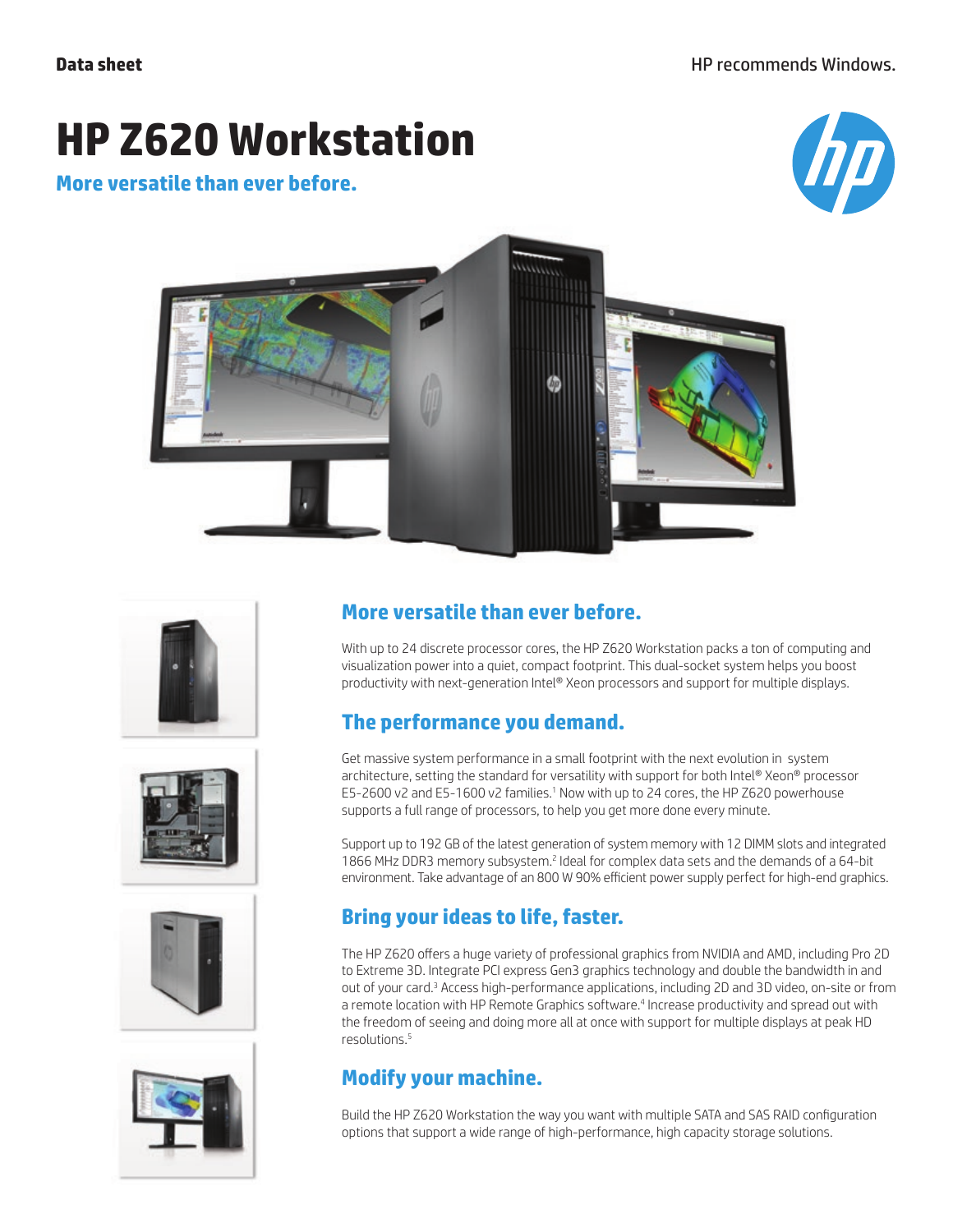#### **HP Z620 Workstation**

| <b>Form Factor</b>                                              | Rackable minitower                                                                                                                                                                                                                                                                                                                                                                                                                                                                                                                                                                                                                    |            |                |                      |                     |                 |                                                                                                                         |                                                                                                                                                                       |
|-----------------------------------------------------------------|---------------------------------------------------------------------------------------------------------------------------------------------------------------------------------------------------------------------------------------------------------------------------------------------------------------------------------------------------------------------------------------------------------------------------------------------------------------------------------------------------------------------------------------------------------------------------------------------------------------------------------------|------------|----------------|----------------------|---------------------|-----------------|-------------------------------------------------------------------------------------------------------------------------|-----------------------------------------------------------------------------------------------------------------------------------------------------------------------|
| <b>Available Operating Systems</b>                              | Windows 7 Professional 32-bit*                                                                                                                                                                                                                                                                                                                                                                                                                                                                                                                                                                                                        |            |                |                      |                     |                 |                                                                                                                         |                                                                                                                                                                       |
|                                                                 | Windows 7 Professional 64-bit*                                                                                                                                                                                                                                                                                                                                                                                                                                                                                                                                                                                                        |            |                |                      |                     |                 |                                                                                                                         |                                                                                                                                                                       |
|                                                                 | Windows 7 Ultimate 64-bit*                                                                                                                                                                                                                                                                                                                                                                                                                                                                                                                                                                                                            |            |                |                      |                     |                 |                                                                                                                         |                                                                                                                                                                       |
|                                                                 | Windows 8 Pro 64-bit**                                                                                                                                                                                                                                                                                                                                                                                                                                                                                                                                                                                                                |            |                |                      |                     |                 |                                                                                                                         |                                                                                                                                                                       |
|                                                                 | Windows 8 Pro Downgrade to Windows 7 Professional 32-bit**                                                                                                                                                                                                                                                                                                                                                                                                                                                                                                                                                                            |            |                |                      |                     |                 |                                                                                                                         |                                                                                                                                                                       |
|                                                                 | Windows 8 Pro Downgrade to Windows 7 Professional 64-bit**<br>HP Linux Installer Kit                                                                                                                                                                                                                                                                                                                                                                                                                                                                                                                                                  |            |                |                      |                     |                 |                                                                                                                         |                                                                                                                                                                       |
|                                                                 | Red Hat Enterprise Linux Desktop/Workstation (1 year support; no preinstalled OS)                                                                                                                                                                                                                                                                                                                                                                                                                                                                                                                                                     |            |                |                      |                     |                 |                                                                                                                         |                                                                                                                                                                       |
|                                                                 |                                                                                                                                                                                                                                                                                                                                                                                                                                                                                                                                                                                                                                       |            |                |                      |                     |                 |                                                                                                                         |                                                                                                                                                                       |
| <b>Available Processors</b> <sup>1,6,7,8</sup>                  | Processor                                                                                                                                                                                                                                                                                                                                                                                                                                                                                                                                                                                                                             | GHz        | Cache          | Memory               | Cores               | Hyper-Threading | Intel® vPro™ Technology                                                                                                 | Intel® Turbo Boost Technology <sup>9</sup>                                                                                                                            |
|                                                                 | Intel® Xeon® Processor E5-2697 v2                                                                                                                                                                                                                                                                                                                                                                                                                                                                                                                                                                                                     | 2.7        | 30 MB          | 1866 MHz             | 12                  | Υ               | Υ                                                                                                                       | 3,8                                                                                                                                                                   |
|                                                                 | Intel Xeon Processor E5-2695 v2<br>Intel Xeon Processor E5-2690 v2                                                                                                                                                                                                                                                                                                                                                                                                                                                                                                                                                                    | 2.4<br>3.0 | 30 MB<br>25 MB | 1866 MHz<br>1866 MHz | 12<br>10            | Y<br>Υ          | Υ<br>Υ                                                                                                                  | 4,8<br>3,6                                                                                                                                                            |
|                                                                 | Intel Xeon Processor E5-2680 v2                                                                                                                                                                                                                                                                                                                                                                                                                                                                                                                                                                                                       | 2.8        | 25 MB          | 1866 MHz             | 10                  | Y               | Υ                                                                                                                       | 8,8                                                                                                                                                                   |
|                                                                 | Intel Xeon Processor E5-2670 v2                                                                                                                                                                                                                                                                                                                                                                                                                                                                                                                                                                                                       | 2.5        | 25 MB          | 1866 MHz             | 10                  | Υ               | Υ                                                                                                                       | 4,8                                                                                                                                                                   |
|                                                                 | Intel Xeon Processor E5-2667 v2                                                                                                                                                                                                                                                                                                                                                                                                                                                                                                                                                                                                       | 3.3        | 25 MB          | 1866 MHz             | 8                   | Y               | Υ                                                                                                                       | 3,7                                                                                                                                                                   |
|                                                                 | Intel Xeon Processor E5-2660 v2                                                                                                                                                                                                                                                                                                                                                                                                                                                                                                                                                                                                       | 2.2        | 25 MB          | 1866 MHz             | 10                  | Y               | Υ                                                                                                                       | 4,8                                                                                                                                                                   |
|                                                                 | Intel Xeon Processor E5-2650 v2                                                                                                                                                                                                                                                                                                                                                                                                                                                                                                                                                                                                       | 2.6        | 20 MB          | 1866 MHz             | 8                   | Υ               | Υ                                                                                                                       | 4,8                                                                                                                                                                   |
|                                                                 | Intel Xeon Processor E5-2643 v2                                                                                                                                                                                                                                                                                                                                                                                                                                                                                                                                                                                                       | 3.5        | 25 MB          | 1866 MHz             | 6                   | Y               | Y                                                                                                                       | 1, 3                                                                                                                                                                  |
|                                                                 | Intel Xeon Processor E5-2640 v2<br>Intel Xeon Processor E5-2637 v2                                                                                                                                                                                                                                                                                                                                                                                                                                                                                                                                                                    | 2.0        | 20 MB          | 1600 MHz             | 8                   | Y<br>Υ          | Υ<br>Υ                                                                                                                  | 3, 5                                                                                                                                                                  |
|                                                                 | Intel Xeon Processor E5-2630 v2                                                                                                                                                                                                                                                                                                                                                                                                                                                                                                                                                                                                       | 3.5<br>2.6 | 15 MB<br>15 MB | 1866 MHz<br>1600 MHz | $\overline{4}$<br>6 | Υ               | Υ                                                                                                                       | 1, 3<br>3, 5                                                                                                                                                          |
|                                                                 | Intel Xeon Processor E5-2620 v2                                                                                                                                                                                                                                                                                                                                                                                                                                                                                                                                                                                                       | 2.1        | 15 MB          | 1600 MHz             | 6                   | Y               | Υ                                                                                                                       | 3, 5                                                                                                                                                                  |
|                                                                 | Intel Xeon Processor E5-2609 v2                                                                                                                                                                                                                                                                                                                                                                                                                                                                                                                                                                                                       | 2.5        | 10 MB          | 1333 MHz             | 4                   | N               | Υ                                                                                                                       | N/A                                                                                                                                                                   |
|                                                                 | Intel Xeon Processor E5-2603 v2                                                                                                                                                                                                                                                                                                                                                                                                                                                                                                                                                                                                       | 1.8        | 10 MB          | 1333 MHz             | 4                   | N               | Υ                                                                                                                       | N/A                                                                                                                                                                   |
|                                                                 | Intel Xeon Processor E5-1680 v2                                                                                                                                                                                                                                                                                                                                                                                                                                                                                                                                                                                                       | 3.0        | 25 MB          | 1866 MHz             | 8                   | Y               | Υ                                                                                                                       | 6,10                                                                                                                                                                  |
|                                                                 | Intel Xeon Processor E5-1660 v2                                                                                                                                                                                                                                                                                                                                                                                                                                                                                                                                                                                                       | 3.7        | 15 MB          | 1866 MHz             | 6                   | Y               | Y                                                                                                                       | 2, 3                                                                                                                                                                  |
|                                                                 | Intel Xeon Processor E5-1650 v2                                                                                                                                                                                                                                                                                                                                                                                                                                                                                                                                                                                                       | 3.5        | 12 MB          | 1866 MHz             | 6                   | Y               | Y                                                                                                                       | 1, 4                                                                                                                                                                  |
|                                                                 | Intel Xeon Processor E5-1620 v2                                                                                                                                                                                                                                                                                                                                                                                                                                                                                                                                                                                                       | 3.7        | 10 MB          | 1866 MHz             | $\overline{4}$      | Υ               | Υ                                                                                                                       | 0, 2                                                                                                                                                                  |
|                                                                 | Intel Xeon Processor E5-1607 v2                                                                                                                                                                                                                                                                                                                                                                                                                                                                                                                                                                                                       | 3.0        | 10 MB          | 1600 MHz             | 4                   | N               | Υ                                                                                                                       | N/A                                                                                                                                                                   |
| Chipset                                                         | Intel® C602 Chipset                                                                                                                                                                                                                                                                                                                                                                                                                                                                                                                                                                                                                   |            |                |                      |                     |                 |                                                                                                                         |                                                                                                                                                                       |
| Memory <sup>10</sup>                                            | Up to 12 DIMM slots with 2 CPUs, up to 192 GB, 8-channel ECC DDR3 1866 MHz; 4 channels per CPU                                                                                                                                                                                                                                                                                                                                                                                                                                                                                                                                        |            |                |                      |                     |                 |                                                                                                                         |                                                                                                                                                                       |
| <b>Drive Controllers</b>                                        | Integrated 6-channel SATA controller: 2 ports 6 Gb/s + 4 ports 3 Gb/s, RAID 0, 1, 5, 10 capable; Optional SAS controllers: LSI 9212-4i 4-port SAS & LSI 9717-4i4e 8-port SAS;<br>both 6 Gb/s RAID 0, 1, 10 capable                                                                                                                                                                                                                                                                                                                                                                                                                    |            |                |                      |                     |                 |                                                                                                                         |                                                                                                                                                                       |
| Storage <sup>11,12</sup>                                        | Up to (4) 3.5-inch 7200 rpm SATA drives: 250, 500 GB, 1, 2, 3 TB, 12 TB max; Up to (4) 2.5-inch 10K rpm SATA drives: 250, 500 GB, 1 TB, 4 TB max; Up to (4) 2.5-inch 10K rpm<br>SAS drives: 300, 600, 900 GB, 1.2 TB, 4.8 TB max; Up to (4) 3.5-inch 15K rpm SAS drives: 300, 450, 600 GB, 2.4 TB max; Up to (4) 2.5-inch SATA solid state drives: 128, 240,<br>256, 480, 512 GB, 2 TB max; Up to (1) 2.5-inch SATA self-encrypting solid state boot drive (SED SSD): 256 GB, 256 GB max; Up to (1) 2.5-inch SATA self-encrypting hard<br>drive (SED HDD): 500 GB, 500 GB max; Note: Fourth drive occupies one external 5.25-inch bay |            |                |                      |                     |                 |                                                                                                                         |                                                                                                                                                                       |
| Optical Storage <sup>13,14</sup>                                | DVD-ROM, DVD+/-RW, Slot-load DVD+/-RW, Blu-ray Writer, 22-in-1 Media Card Reader                                                                                                                                                                                                                                                                                                                                                                                                                                                                                                                                                      |            |                |                      |                     |                 |                                                                                                                         |                                                                                                                                                                       |
| <b>Drive Bays</b>                                               | 2 external 5.25-inch bays, 3 internal 3.5-inch bays, Note: Fourth HDD occupies one external bay                                                                                                                                                                                                                                                                                                                                                                                                                                                                                                                                       |            |                |                      |                     |                 |                                                                                                                         |                                                                                                                                                                       |
| <b>Expansion Slots</b>                                          | 2 PCI Express Gen3 x16; 1 PCI Express Gen3 x8, 1 PCI Express Gen2 x8 mechanical/x4 electrical; 1 PCI Express Gen2 x4 mechanical/x1 electrical; 1 Legacy PCI                                                                                                                                                                                                                                                                                                                                                                                                                                                                           |            |                |                      |                     |                 |                                                                                                                         |                                                                                                                                                                       |
| <b>Available Graphics</b>                                       | Professional 2D: NVIDIA NVS 300, NVIDIA NVS 310, NVIDIA NVS 510                                                                                                                                                                                                                                                                                                                                                                                                                                                                                                                                                                       |            |                |                      |                     |                 |                                                                                                                         |                                                                                                                                                                       |
|                                                                 | Entry 3D:<br>NVIDIA Quadro 410, NVIDIA Quadro K600, AMD FirePro™ V3900                                                                                                                                                                                                                                                                                                                                                                                                                                                                                                                                                                |            |                |                      |                     |                 |                                                                                                                         |                                                                                                                                                                       |
|                                                                 | Mid-range 3D:<br>NVIDIA Quadro K2000                                                                                                                                                                                                                                                                                                                                                                                                                                                                                                                                                                                                  |            |                |                      |                     |                 |                                                                                                                         |                                                                                                                                                                       |
|                                                                 | High-end 3D:                                                                                                                                                                                                                                                                                                                                                                                                                                                                                                                                                                                                                          |            |                |                      |                     |                 | NVIDIA Quadro K4000, AMD FirePro™ W7000, NVIDIA Quadro K5000, NVIDIA Quadro 6000, NVIDIA Tesla C2075, NVIDIA Tesla K20c |                                                                                                                                                                       |
| Audio                                                           |                                                                                                                                                                                                                                                                                                                                                                                                                                                                                                                                                                                                                                       |            |                |                      |                     |                 |                                                                                                                         |                                                                                                                                                                       |
|                                                                 | Creative Recon3D PCIe Audio Card, Integrated Intel/Realtek HD ALC262 Audio, optional HP Thin USB Powered Speakers                                                                                                                                                                                                                                                                                                                                                                                                                                                                                                                     |            |                |                      |                     |                 |                                                                                                                         |                                                                                                                                                                       |
| Network                                                         | Dual integrated Intel GbE LAN; Infineon TPM 1.2 Controller; Optional Broadcom GbE NIC; Optional Intel GbE NIC; Optional HP X520 10GbE Dual Port NIC; Optional Intel Ethernet<br>I210-T1 PCIe NIC                                                                                                                                                                                                                                                                                                                                                                                                                                      |            |                |                      |                     |                 |                                                                                                                         |                                                                                                                                                                       |
| Ports                                                           | 2 USB 3.0, 1 USB 2.0, 1 IEEE 1394a standard, 1 microphone in, 1 headphone out, HP 14-in-1 Media Card Reader (optional)<br>Front:                                                                                                                                                                                                                                                                                                                                                                                                                                                                                                      |            |                |                      |                     |                 |                                                                                                                         |                                                                                                                                                                       |
|                                                                 | Rear:                                                                                                                                                                                                                                                                                                                                                                                                                                                                                                                                                                                                                                 |            |                |                      |                     |                 |                                                                                                                         | 2 USB 3.0, 4 USB 2.0, 1 audio in, 1 audio out, 1 microphone in, 2 PS/2, 2 RJ-45 to integrated Gigabit LAN, 1 serial via optional adapter, Rear power button with LED, |
|                                                                 | 1 Thunderbolt™ 2 port via optional add-in PCIe card <sup>3,15</sup>                                                                                                                                                                                                                                                                                                                                                                                                                                                                                                                                                                   |            |                |                      |                     |                 |                                                                                                                         |                                                                                                                                                                       |
|                                                                 | Internal: 6 USB 2.0                                                                                                                                                                                                                                                                                                                                                                                                                                                                                                                                                                                                                   |            |                |                      |                     |                 |                                                                                                                         |                                                                                                                                                                       |
| <b>Input Devices</b>                                            | HP PS/2 keyboard, HP USB keyboard, HP USB Smart Card Keyboard, HP PS/2 mouse, HP USB optical mouse, USB 1000dpi laser mouse, HP USB optical 3-button mouse,<br>USB SpaceMouse Pro, USB SpacePilot Pro                                                                                                                                                                                                                                                                                                                                                                                                                                 |            |                |                      |                     |                 |                                                                                                                         |                                                                                                                                                                       |
| Dimensions (H x W x D)                                          | 17.5 x 6.75 x 18.3 in (44.45 x 17.15 x 46.48 cm)                                                                                                                                                                                                                                                                                                                                                                                                                                                                                                                                                                                      |            |                |                      |                     |                 |                                                                                                                         |                                                                                                                                                                       |
| <b>Power Supply</b>                                             | 800 Watt 90% efficient tool-free power supply                                                                                                                                                                                                                                                                                                                                                                                                                                                                                                                                                                                         |            |                |                      |                     |                 |                                                                                                                         |                                                                                                                                                                       |
| <b>Compatible Displays (screen</b><br>size diagonally measured) | HP DreamColor LP2480zx Professional Display (24-inch diagonal widescreen), HP ZR30w 30-inch S-IPS LCD Monitor, HP ZR2740w 27-inch LED Backlit IPS Monitor, HP<br>R2440w 24-inch LED Backlit IPS Monitor, HP LP2475w 24-inch Widescreen LCD Monitor, HP ZR2240w 21.5-inch LED Backlit IPS Monitor, HP ZR2040w 20-inch LED Backlit<br><b>IPS Monitor</b>                                                                                                                                                                                                                                                                                |            |                |                      |                     |                 |                                                                                                                         |                                                                                                                                                                       |
| Warranty <sup>16</sup>                                          | Limited three-year Mon-Fri 8-5 next business day, parts, labor and 24x7 phone support, terms and conditions may vary. Extendable up to five years.                                                                                                                                                                                                                                                                                                                                                                                                                                                                                    |            |                |                      |                     |                 |                                                                                                                         |                                                                                                                                                                       |